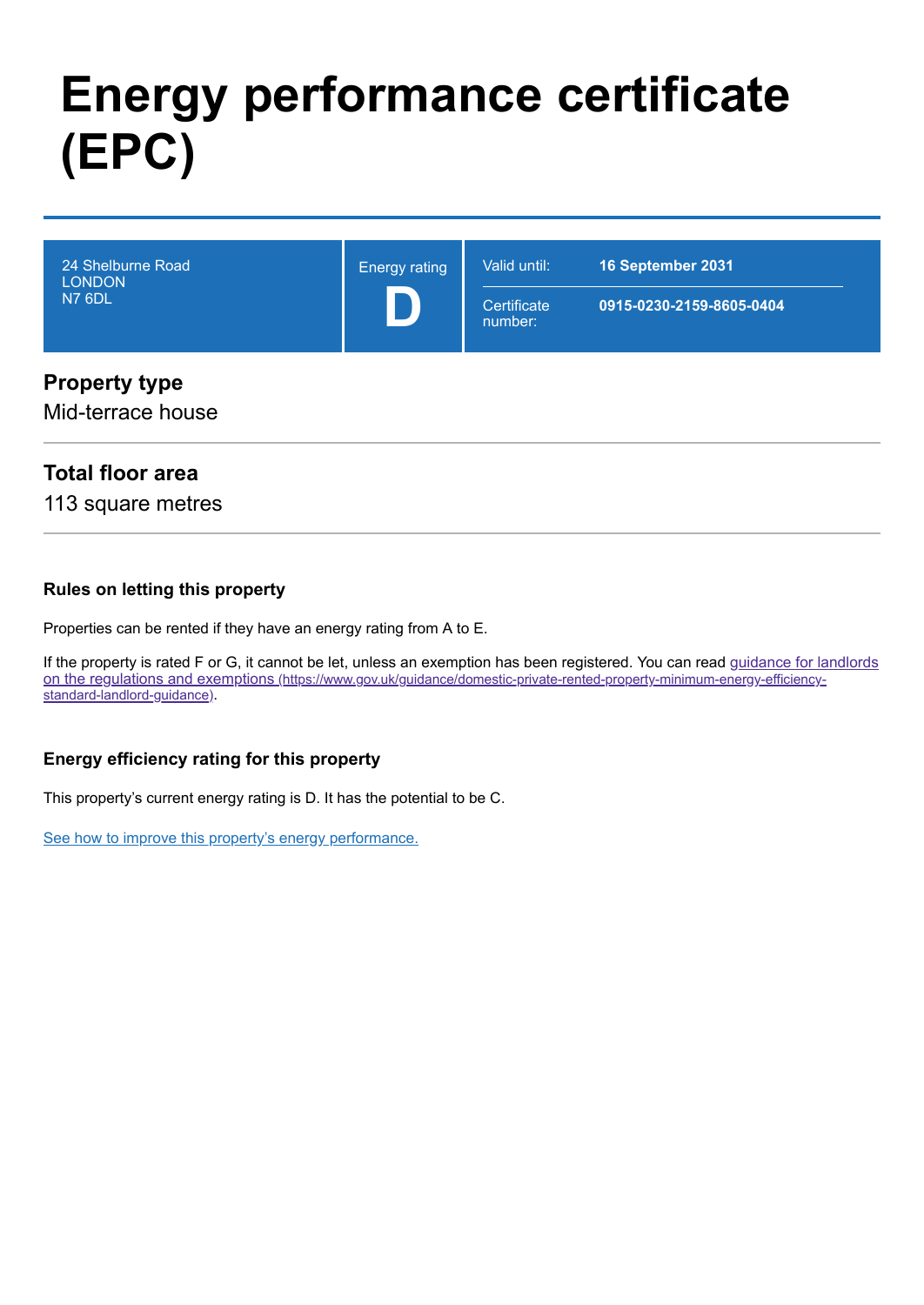| <b>Score</b> | <b>Energy rating</b> | <b>Current</b> | <b>Potential</b>    |
|--------------|----------------------|----------------|---------------------|
| $92 +$       |                      |                |                     |
| 81-91        | Β                    |                |                     |
| 69-80        | $\mathbf C$          |                | 78  <br>$\mathbf C$ |
| 55-68        |                      | 58 D           |                     |
| 39-54        | Е                    |                |                     |
| $21 - 38$    | F                    |                |                     |
| $1 - 20$     | Q                    |                |                     |

The graph shows this property's current and potential energy efficiency.

Properties are given a rating from A (most efficient) to G (least efficient).

Properties are also given a score. The higher the number the lower your fuel bills are likely to be.

For properties in England and Wales:

- the average energy rating is D
- the average energy score is 60

#### **Breakdown of property's energy performance**

This section shows the energy performance for features of this property. The assessment does not consider the condition of a feature and how well it is working.

Each feature is assessed as one of the following:

- very good (most efficient)
- good
- average
- poor
- very poor (least efficient)

When the description says "assumed", it means that the feature could not be inspected and an assumption has been made based on the property's age and type.

| Feature | <b>Description</b>                             | Rating    |
|---------|------------------------------------------------|-----------|
| Wall    | Solid brick, as built, no insulation (assumed) | Very poor |
| Roof    | Pitched, no insulation (assumed)               | Very poor |
| Roof    | Flat, no insulation (assumed)                  | Very poor |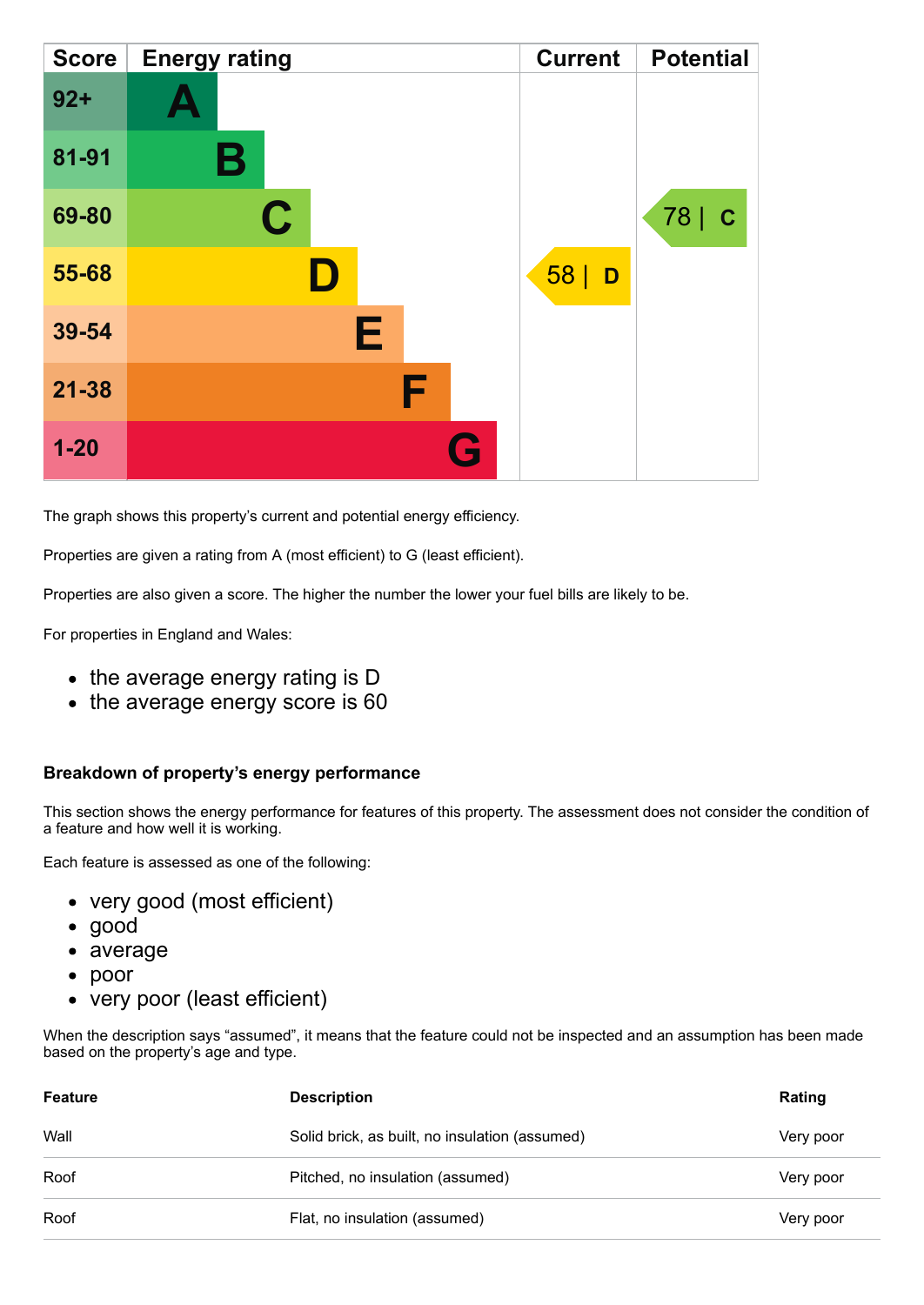| <b>Feature</b>       | <b>Description</b>                          | Rating  |
|----------------------|---------------------------------------------|---------|
| Window               | Fully double glazed                         | Average |
| Main heating         | Boiler and radiators, mains gas             | Good    |
| Main heating control | Programmer and room thermostat              | Average |
| Hot water            | From main system                            | Good    |
| Lighting             | Low energy lighting in 57% of fixed outlets | Good    |
| Floor                | Suspended, no insulation (assumed)          | N/A     |
| Floor                | Solid, no insulation (assumed)              | N/A     |
| Secondary heating    | None                                        | N/A     |

### **Primary energy use**

The primary energy use for this property per year is 261 kilowatt hours per square metre (kWh/m2).

#### What is primary energy use?  $\blacktriangleright$

#### **Environmental impact of this property**

One of the biggest contributors to climate change is carbon dioxide (CO2). The energy used for heating, lighting and power in our homes produces over a quarter of the UK's CO2 emissions.

### **An average household produces**

6 tonnes of CO2

### **This property produces**

### **This property's potential production**

2.6 tonnes of CO2

5.2 tonnes of CO2

By making the [recommended changes,](#page-3-0) you could reduce this property's CO2 emissions by 2.6 tonnes per year. This will help to protect the environment.

Environmental impact ratings are based on assumptions about average occupancy and energy use. They may not reflect how energy is consumed by the people living at the property.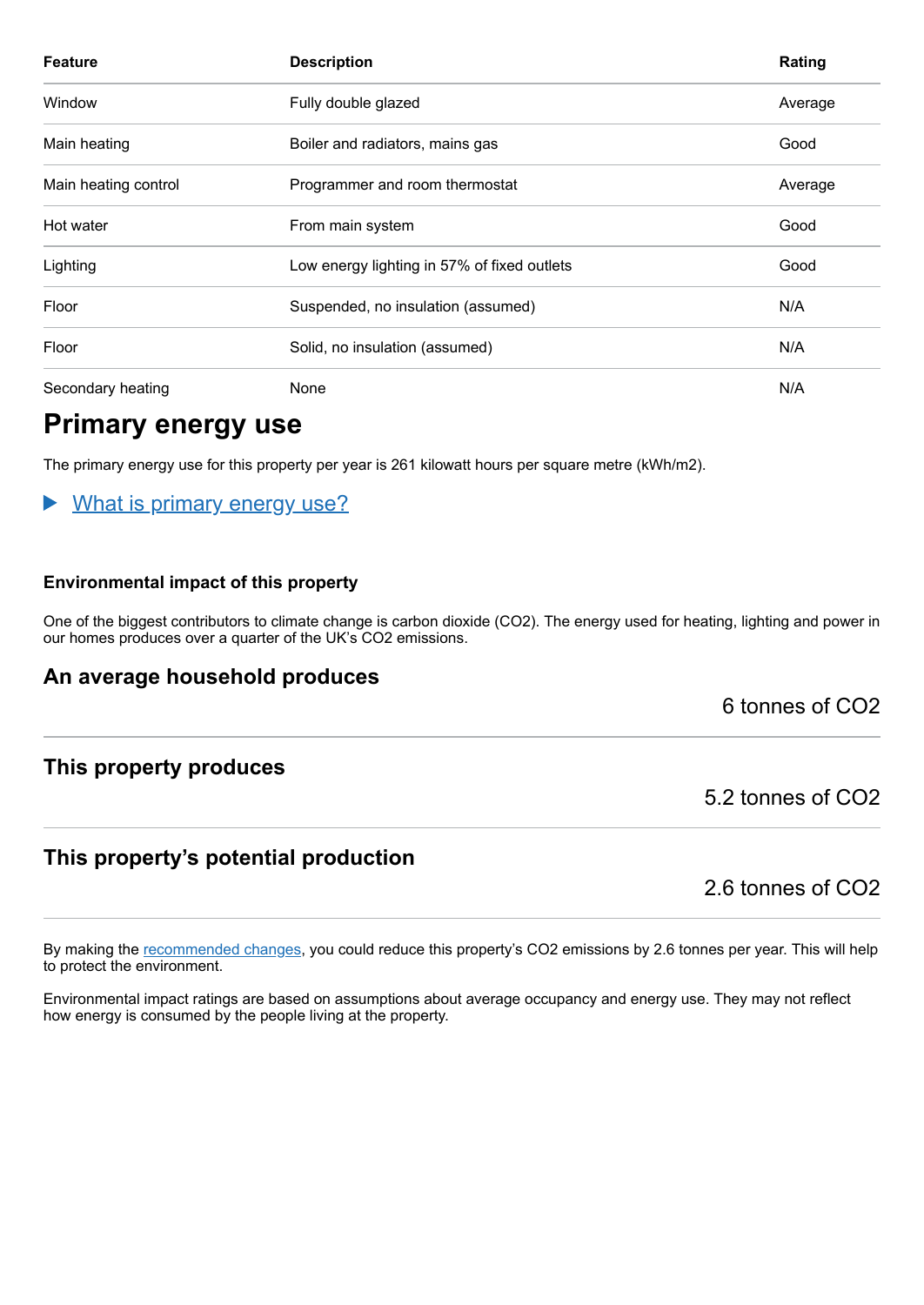#### <span id="page-3-0"></span>**How to improve this property's energy performance**

Making any of the recommended changes will improve this property's energy efficiency.

If you make all of the recommended changes, this will improve the property's energy rating and score from D (58) to C (78).

What is an energy rating?

### **Recommendation 1: Flat roof or sloping ceiling insulation**

Flat roof or sloping ceiling insulation

#### **Typical installation cost**

### **Typical yearly saving**

**Potential rating after carrying out recommendation 1**

### **Recommendation 2: Internal or external wall insulation**

Internal or external wall insulation

| <b>Typical installation cost</b> |  |
|----------------------------------|--|
|----------------------------------|--|

### **Typical yearly saving**

**Potential rating after carrying out recommendations 1 and 2**

### **Recommendation 3: Low energy lighting**

Low energy lighting

**Typical installation cost**

£159

66 | D

Potential energy

rating

**C**

£850 - £1,500

£42

60 | D

£4,000 - £14,000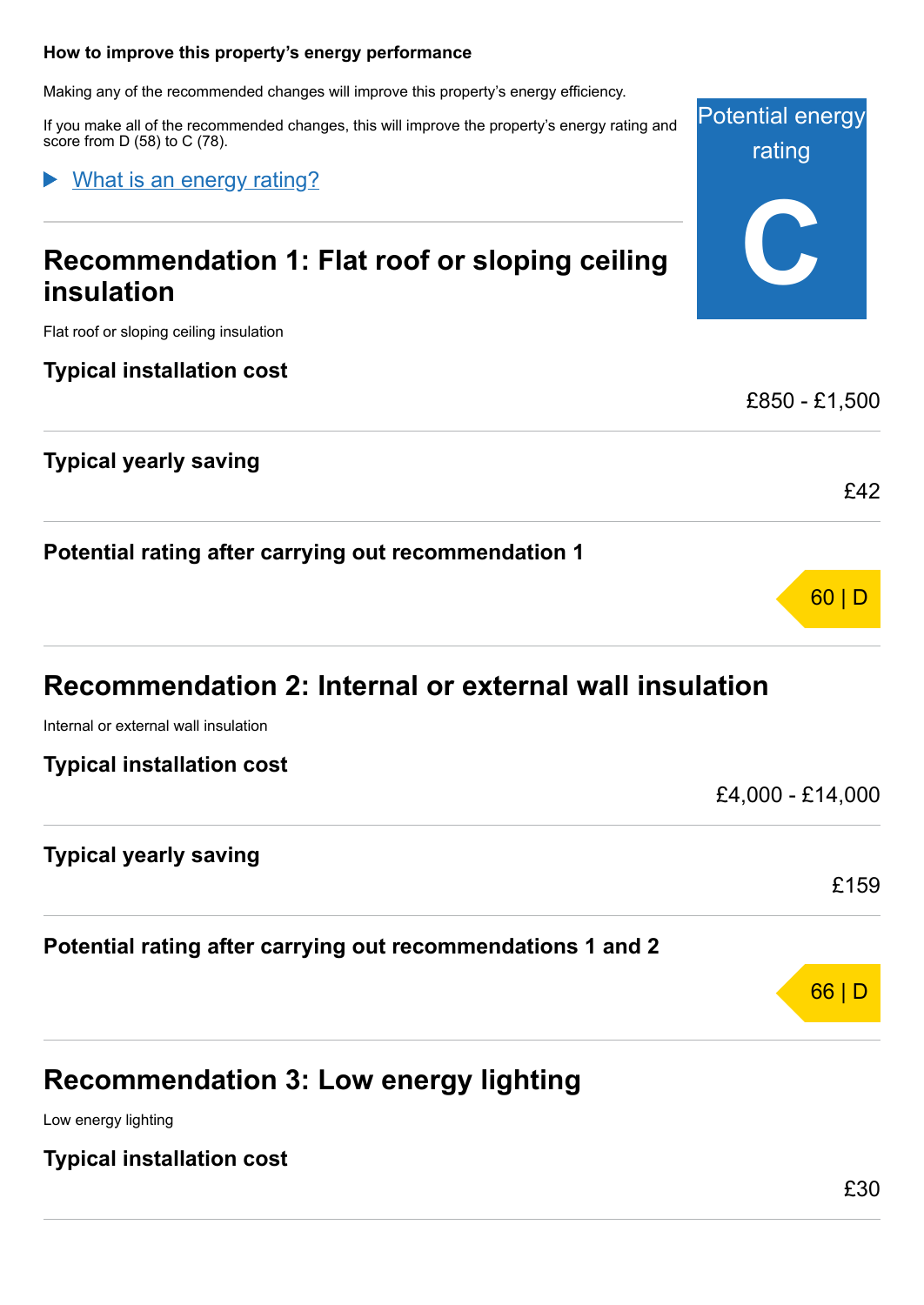| Potential rating after carrying out recommendations 1 to 3           |                 |
|----------------------------------------------------------------------|-----------------|
|                                                                      | 67 D            |
| Recommendation 4: Heating controls (thermostatic radiator<br>valves) |                 |
| Heating controls (TRVs)                                              |                 |
| <b>Typical installation cost</b>                                     |                 |
|                                                                      | £350 - £450     |
| <b>Typical yearly saving</b>                                         | £40             |
| Potential rating after carrying out recommendations 1 to 4           | 68 D            |
| <b>Recommendation 5: Solar water heating</b>                         |                 |
| Solar water heating                                                  |                 |
| <b>Typical installation cost</b>                                     | £4,000 - £6,000 |
| <b>Typical yearly saving</b>                                         | £27             |
| Potential rating after carrying out recommendations 1 to 5           |                 |
|                                                                      | 69 C            |

## **Recommendation 6: Solar photovoltaic panels, 2.5 kWp**

Solar photovoltaic panels

**Typical installation cost**

£3,500 - £5,500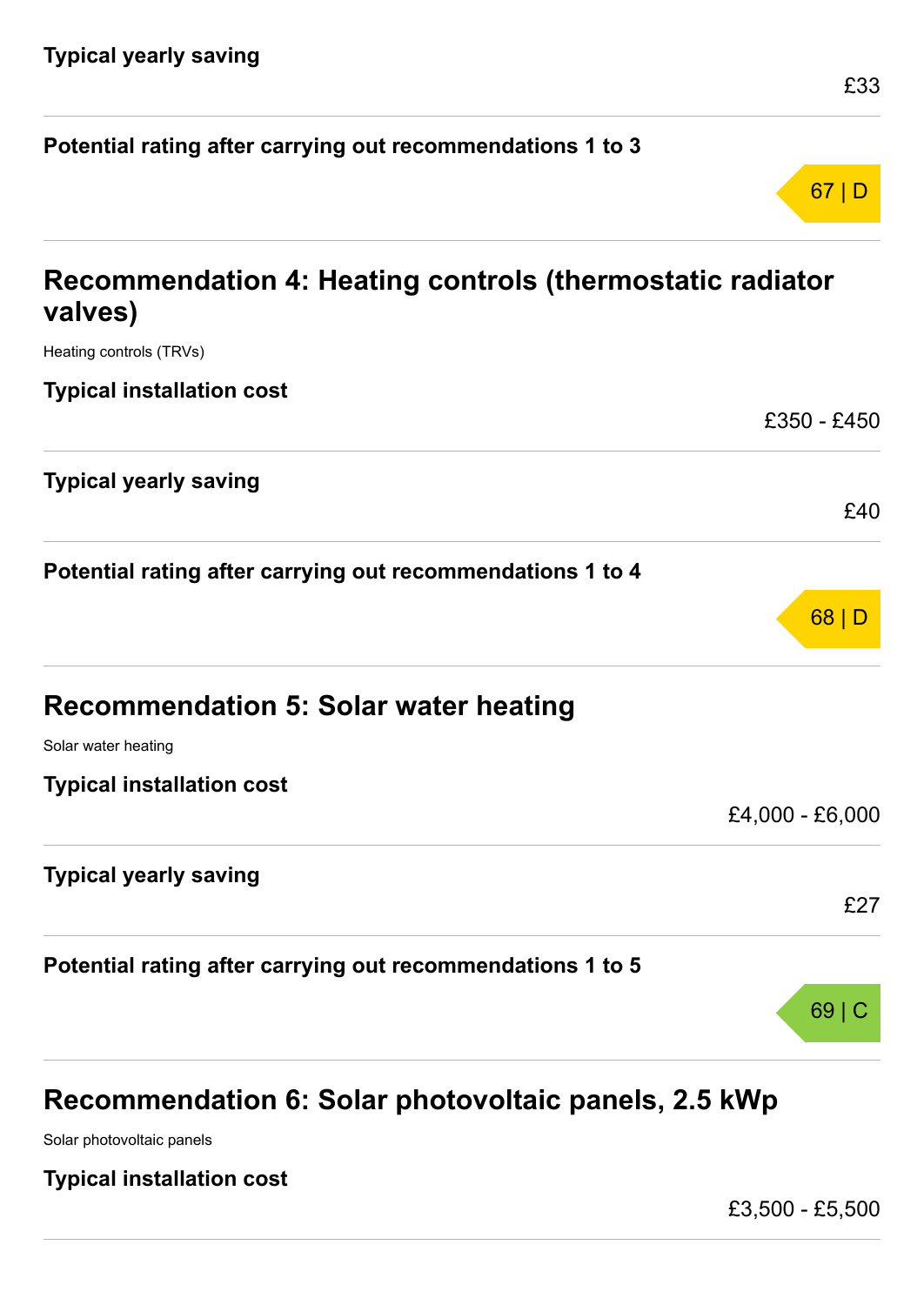78 | C

### **Potential rating after carrying out recommendations 1 to 6**

### **Paying for energy improvements**

[Find energy grants and ways to save energy in your home.](https://www.gov.uk/improve-energy-efficiency) (https://www.gov.uk/improve-energy-efficiency)

#### **Estimated energy use and potential savings**

### **Estimated yearly energy cost for this property**

#### £1078

£301

### **Potential saving**

The estimated cost shows how much the average household would spend in this property for heating, lighting and hot water. It is not based on how energy is used by the people living at the property.

The estimated saving is based on making all of the recommendations in [how to improve this property's energy performance.](#page-3-0)

For advice on how to reduce your energy bills visit Simple Energy Advice [\(https://www.simpleenergyadvice.org.uk/\)](https://www.simpleenergyadvice.org.uk/).

### **Heating use in this property**

Heating a property usually makes up the majority of energy costs.

### **Estimated energy used to heat this property**

### **Space heating**

17978 kWh per year

### **Water heating**

2040 kWh per year

### **Potential energy savings by installing insulation**

| <b>Type of insulation</b> | Amount of energy saved |
|---------------------------|------------------------|
| <b>Loft insulation</b>    | 2970 kWh per year      |
| Solid wall insulation     | 4178 kWh per year      |

You might be able to receive Renewable Heat Incentive payments [\(https://www.gov.uk/domestic-renewable-heat-incentive\)](https://www.gov.uk/domestic-renewable-heat-incentive). This will help to reduce carbon emissions by replacing your existing heating system with one that generates renewable heat. The estimated energy required for space and water heating will form the basis of the payments.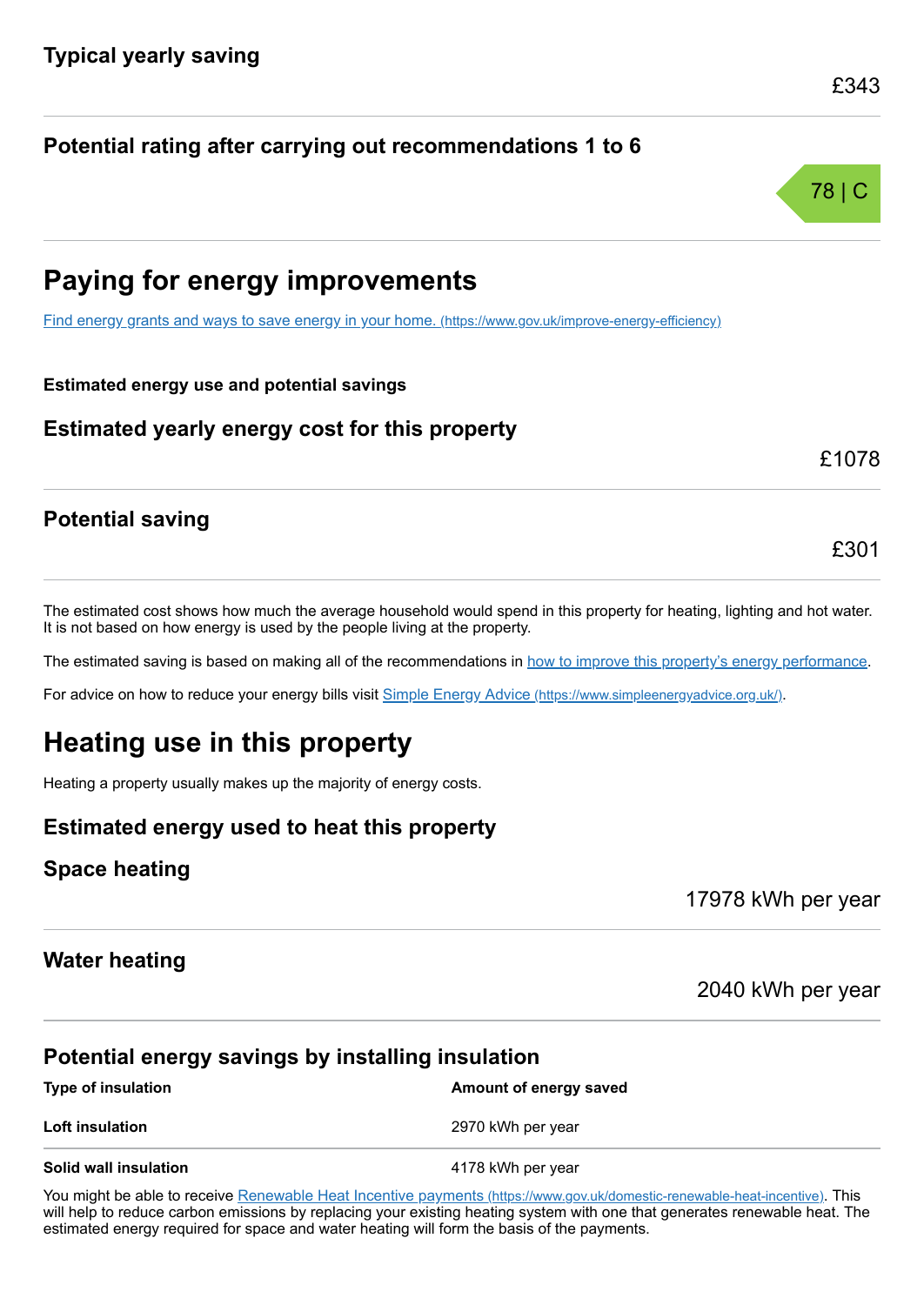#### **Contacting the assessor and accreditation scheme**

This EPC was created by a qualified energy assessor.

If you are unhappy about your property's energy assessment or certificate, you can complain to the assessor directly.

If you are still unhappy after contacting the assessor, you should contact the assessor's accreditation scheme.

Accreditation schemes are appointed by the government to ensure that assessors are qualified to carry out EPC assessments.

### **Assessor contact details**

### **Assessor's name**

Christopher Christophorou

### **Telephone**

07984740407

### **Email**

[chris@ecologicltd.co.uk](mailto:chris@ecologicltd.co.uk)

### **Accreditation scheme contact details**

### **Accreditation scheme**

Quidos Limited

### **Assessor ID**

QUID201064

### **Telephone**

01225 667 570

### **Email**

[info@quidos.co.uk](mailto:info@quidos.co.uk)

### **Assessment details**

### **Assessor's declaration**

No related party

### **Date of assessment**

16 September 2021